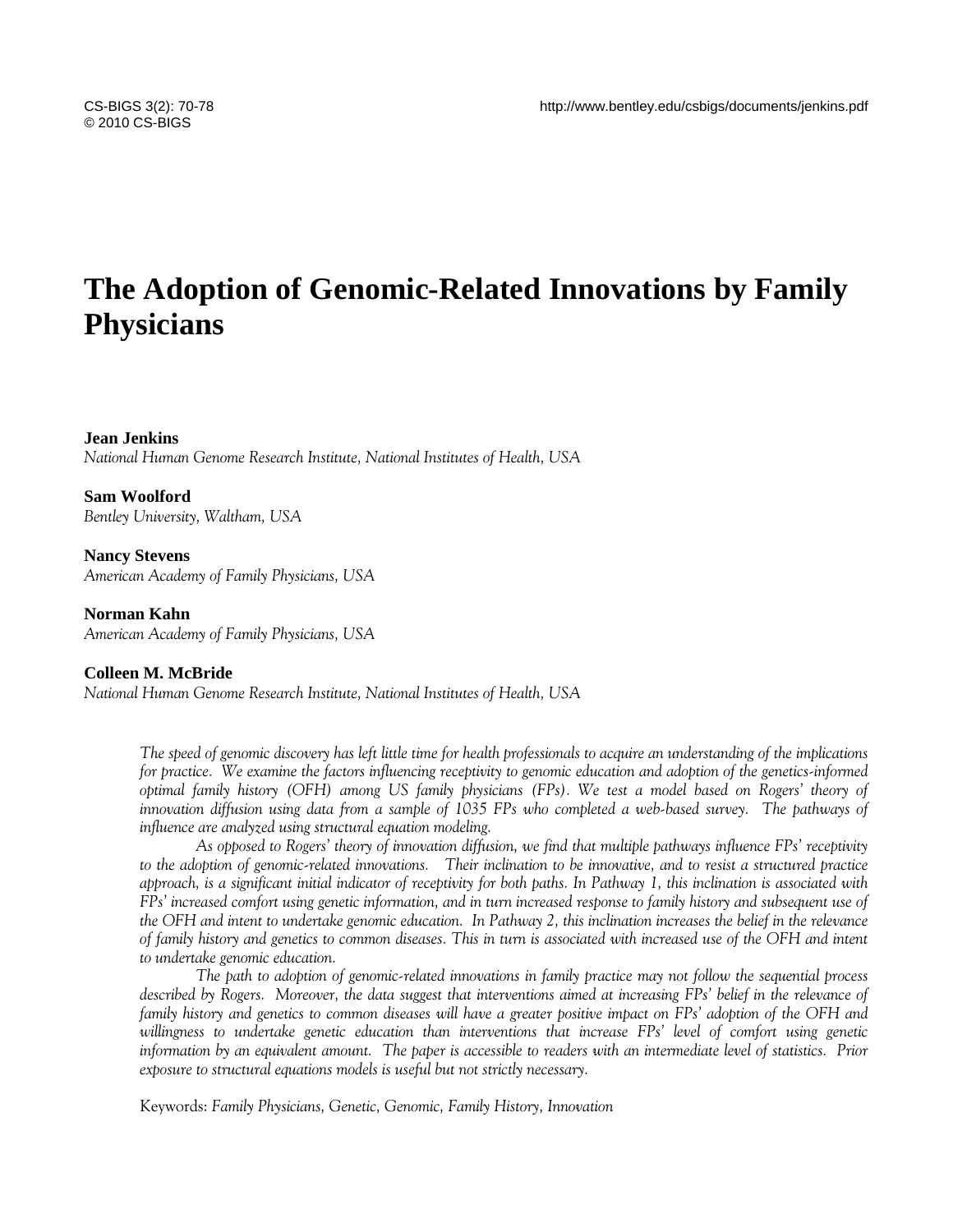# **Introduction**

Experts forecast that in the next two decades genomic discoveries will increase options for prevention and treatment of common multi-factorial health conditions such as diabetes, heart disease, and cancer (Guttmacher and Collins 2004, Manolio 2009). Genetic service delivery is likely to expand beyond the current specialty care paradigm – with focus on high risk populations - to primary care (Greendale and Pyeritz 2001, Khoury 2003, Gray and Olapade 2003). This already has begun with the availability of genetic tests for familial cancer syndromes (e.g. genes BRCA1/2, mutations of which are associated with an increased risk of breast and ovarian cancer) and direct-to-consumer marketing of some genetic tests (Gray and Olapade 2003, Wasson, Cook and Helzlsouer 2006, Gollust, Wilfond and Hull 2003). Currently, primary care clinicians lack knowledge and confidence about how to counsel or when to refer patients to genetic services. Moreover, most primary care clinicians do not see the value of genomics for primary care and thus do not perceive the need to become better educated about genomics (Greendale and Pyeritz 2001, Burke, Acheson and Botkin et al. 2002, Doukas and Phan 1999, Mountcastle-Shah and Holtzman 2000, Harvey, Fogel, Peyrot et al. 2007). These findings are similar to those recently reported for US Health Educators (Harvey, Fogel, Peyrot et al. 2007).

Family physicians (FPs), one of the largest US physician groups, are a primary source of care for the majority of Americans. Indeed, FPs could be optimal disseminators of genomic clinical innovations because they establish long-term relationships with patients, use a familycentered approach (Greendale & Pyeritz 2001), and see 23% of the U.S. office visits (see article at [http:](http://www.cdc.gov/nchs/data/ad/ad374.pdf) [//www.cdc.gov/nchs/data/ad/ad374.pdf](http://www.cdc.gov/nchs/data/ad/ad374.pdf)). Thus, engaging FPs in genomic-related innovations could be instrumental in evaluating whether and how these services could be used to improve primary care (Collins 2004, Guttmacher, Porteous and McInerney 2007).

In recognition of this, the American Academy of Family Physicians (AAFP) made genomic medicine the topic of their 2005 Annual Clinical Focus (ACF) curriculum. This curriculum, offered eight web-cast modules to physicians. The period prior to the launch of this curriculum provided an opportunity to survey current practices and receptivity to innovations in genomicrelated practice among this important target group of clinicians.

In this study, we examine family physicians' likelihood to adopt genomic-related innovations, as evidenced by their intent to obtain genomic education, their adoption of the Optimal Family History (OFH), and the factors that might influence such likelihood. We propose a conceptual theory-based model, grounded in the diffusion of innovation theory (Figure 1). Discussions within an expert reviewer group also informed the development of this model.



 **Figure 1.** Stages of Innovation-decision Process Adapted from E. Rogers, *Diffusion of Innovations (5th edition)*, Free Press, 1995.

We tested the model using structural equation modeling techniques, applied to a nationwide sample of US Family Physicians. We chose structural equation modeling because it is a robust statistical technique that handles missing data efficiently, reduces type 1 error, simultaneously assesses all variables and their interactions as proposed in the model, and examines the fit of the hypothetical model to the empirical data (Bollen 1989, Hatcher 2005).

We sought to answer three questions: 1) What are the attitudes, current practices, and receptivity of family physicians' regarding genomic-related innovations (i.e., use of the OFH assessment as a clinical innovation and participating in genomic education)? 2) Does the proposed model adequately explain FPs' likelihood to adopt genomic related innovations? 3) Is it possible to identify specific "pathways" which might be targeted for interventions to increase FPs' receptivity to genomicrelated innovations?

# **Materials and Methods**

#### Instrument

Family physicians were asked to complete an online survey. The survey instrument was developed in iterative steps as follows. Measures of each domain of the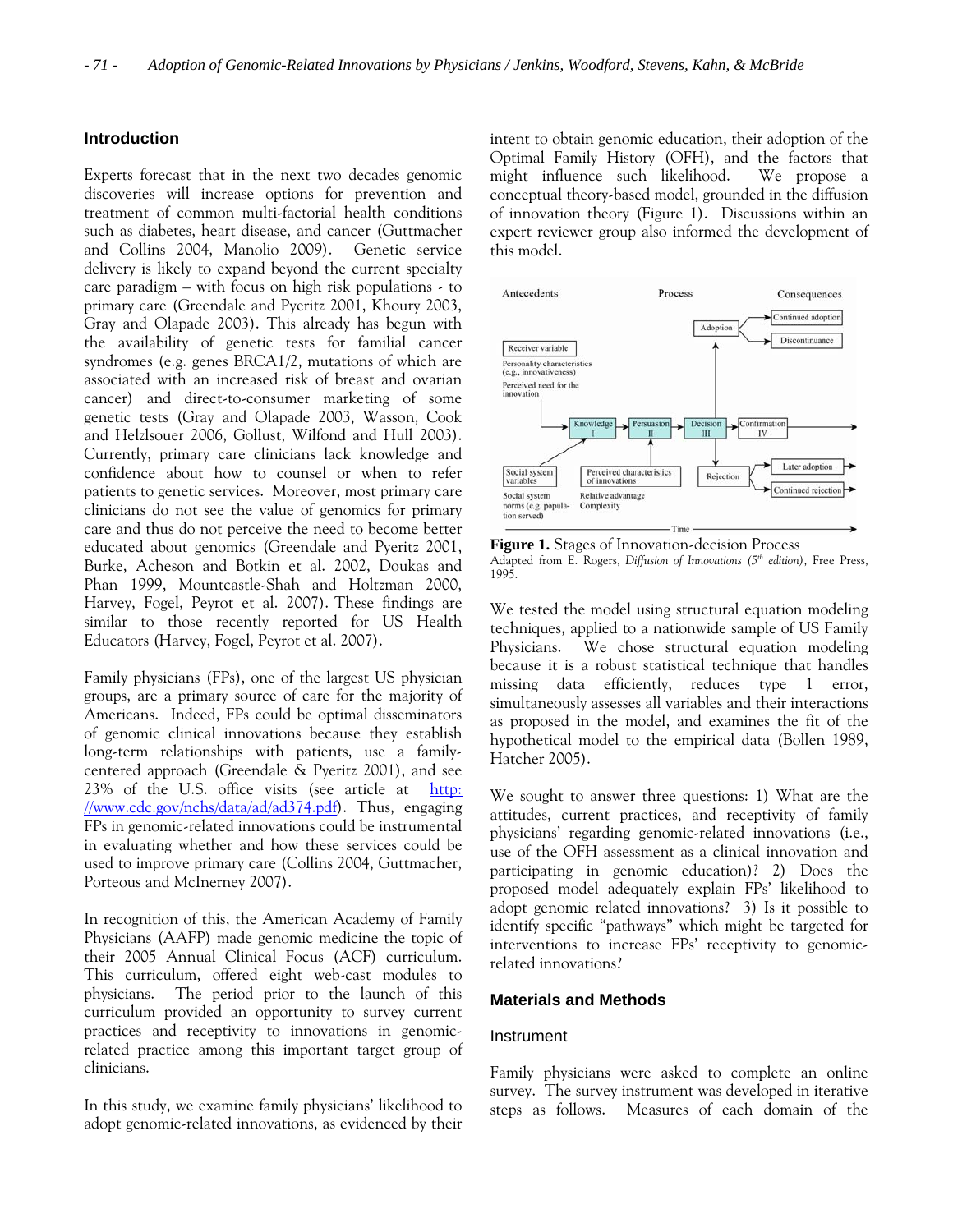diffusion of innovation theory (Rogers 2003) were developed by our study team that included family physicians, a behavioral scientist, online survey designers, and genomics experts. These items were reviewed for clarity by outside content experts and a convenience sample of family physicians. The online survey was piloted with a second small convenience sample of FPs in the online format. At each step feedback was used to revise the instrument as needed.

 The final version of the questionnaire contained 31 questions comprising the following domains derived from diffusion of innovation theory: knowledge, persuasion, and decision (described in detail below). Additionally, dispositional innovativeness was assessed as well as personal and practice-related demographics. The survey took about 30 minutes to complete. Following review and approval by the National Institutes of Health and AAFP institutional review boards, the survey was located at a portal on the AAFP home page. As an incentive to participate, physicians who completed the survey were entered in a lottery to win one of six iPods.

# **Participants**

In January 2005, prior to the implementation of the AAFP Annual Clinical Focus on Genomics curriculum, 10,000 AAFP members were randomly selected to participate in the web-based survey. Selected physicians were sent invitation emails from the AAFP that described the purpose of the study, risks and benefits of participating, and provided participants a URL to access the survey. The sample was stratified by years since completing residency, so that half of the invitations went to physicians who had completed residency over fifteen years earlier. Invitations were sent in two groups of 5000 members each. Two reminder emails followed within two weeks of the original invitations. The survey was available online for three weeks.

# Measures

# *Genomic-related innovations*

Currently, family history (FH) assessment represents the best genomic tool available for use in primary practice (Wattendforf and Hadley 2005, Scheuner, Wang and Raffel et al. 1997, Yoon, Scheuner and Jorgensen et al. 2009). FH has been shown to have clinical utility for a wide range of health conditions (Hariri, Yoon and Moonesinghe et al. 2006, Grosse and Khoury 2006) and has been standard practice for the intake of new patients (Rich, Burke and Heaton et al. 2004). However, new and more specific recommendations in family health history assessment are emerging that may enable better clinical characterization of inherited risks than the current standard of care (Bennett 1999, Yoon, Scheuner and Khoury 2002, Yoon, Scheuner and Peterson-Oehlke-Gwinn et al. 2002). Recommendations for collecting this "optimal" family health history (OFH) are that: 1) disease information should be collected on three generations of blood relatives, 2) among these relatives, birth defects and age of diagnosis and death from all illnesses should be collected, and 3) family history should be updated at each well-care visit (Bennett, Steinhaus and Uhrich et al. 1995, National Coalition for Health Professional Education in Genetics 2001) (See [http://www.nsgc.org/consumer/](http://www.nsgc.org/consumer/%20familytree/index.cfm)  [familytree/index.cfm](http://www.nsgc.org/consumer/%20familytree/index.cfm)). The hope is that these additional specifications can increase family health history assessment precision in ways that increase its clinical utility (Rich, Burke and Heaton et al. 2004). However, the value of the recommended innovation represented by the OFH has not been rigorously tested against routine care, nor endorsed officially by the US Preventive Services Task Force or any national medical/advocacy groups (e.g., the American Academy of Family Physicians). Consequently, the OFH can be considered a genomic-related innovation and physicians who were currently using the OFH could be considered as early adopters of the innovation. We measure the adoption of the OFH in two ways, how often FPs use the OFH with new patients and how often they use it to update family histories of existing patients.

As already indicated, the AAFP had targeted genomic medicine for the 2005 ACF curriculum. FPs' intent to undertake this curriculum was used as a measure of adoption for this innovation.

# *Diffusion of Innovation Framework*

A number of factors have been suggested as critical to the successful diffusion of new practices or "innovations". In Rogers' (Rogers 2003) seminal theory of innovation diffusion (Figure 1), diffusion is led by a vanguard of "innovators" who familiarize themselves with the innovation (knowledge), form attitudes about whether the innovation has the potential to improve upon current practice (persuasion), decide whether or not to adopt the new practice (decision), and engage in ongoing evaluation of the utility of the adopted practice (confirmation). Innovators, often termed early adopters, are critical drivers of wide scale diffusion, modeling adoption for their social networks. As diffusion progresses, "late adopters" slowly incorporate the innovation reaching maximum diffusion.

In determining what might attract FPs to be early adopters of genomic education, Rogers suggests several factors worth considering. "Receiver" factors such as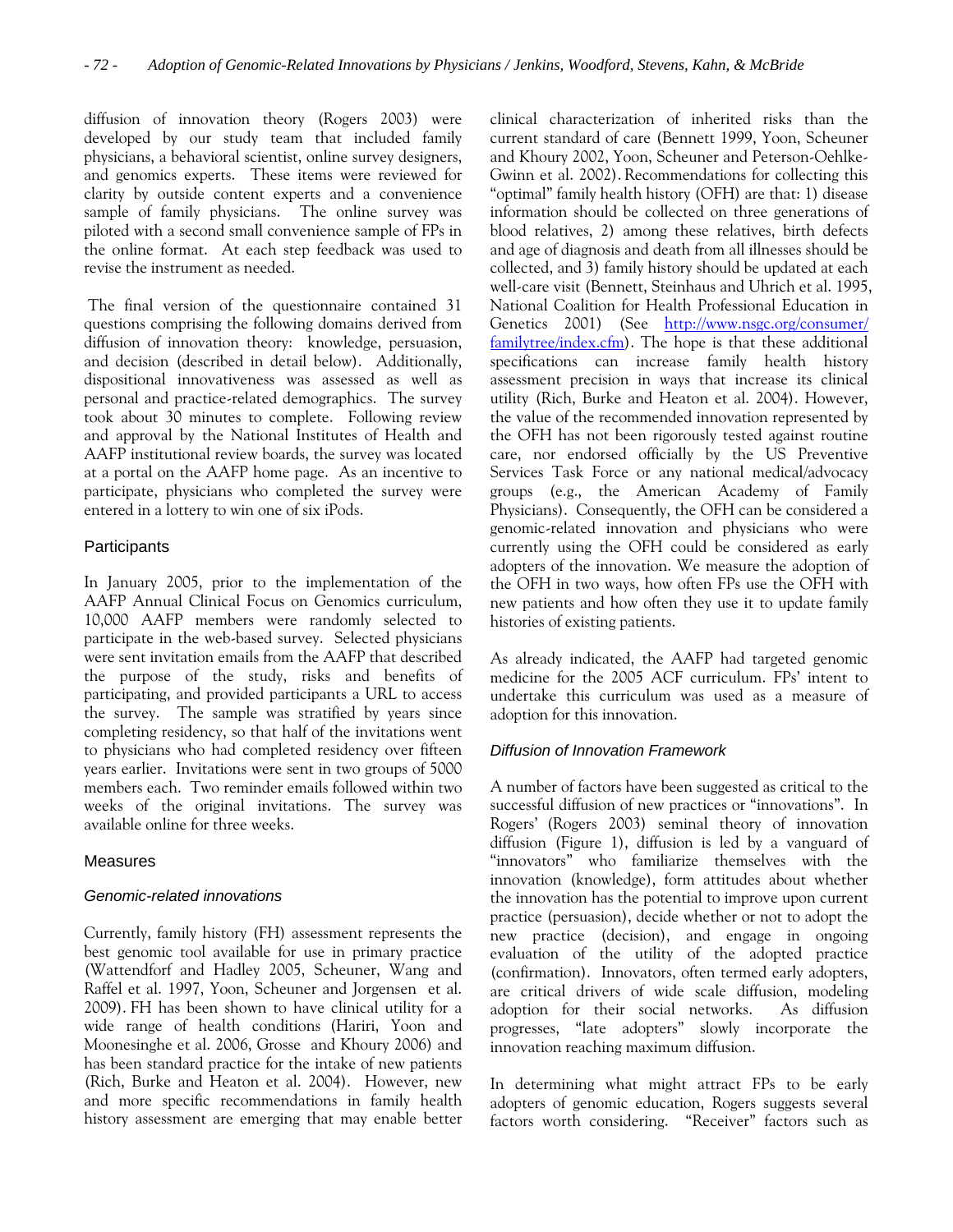social and dispositional characteristics, although not amenable to change, must be considered in determining who will lead innovation adoption. By comparison, factors suggested by Rogers that are amenable to intervention include awareness of the innovation, beliefs regarding whether the innovation is an improvement on current practice, and availability of opportunities to engage with the innovation.

Measures of the various domains associated with Rogers' model were developed from the items of the survey. All measures were developed or adapted specifically for this study. Table 1, in the APPENDIX, includes construct information including variables, number of sample questions, and interpretation details. Further descriptions of these measures are provided below.

# Analysis

We chose structural equation modeling (SEM) as our analytic strategy (Bollen, 1989, Hatcher 2005). SEM encompasses aspects of confirmatory factor analysis and regression and consists of two parts:

- A measurement model that reflects the relationships between observed data from the survey and latent constructs reflective of Rogers' domains of knowledge, persuasion and decision. Thus, those survey items that load on each construct can be identified as a first step.
- A structural model (path model) then can be proposed that suggests an array of dependencies among the constructs to understand how each construct impacts a FP's intent to undertake genomic education and their adoption of the OFH. The path weights indicate the strength of the associated dependency.

The advantages of using this approach were twofold (Bollen, 1989, Hatcher 2005, Tomarken and Waller 2005, Muthén LK and Muthén BO 2006). First, SEM enables us to assess whether the survey items we developed actually aligns with the designated domain of Roger's diffusion model, thus offering added psychometric validity to the results. Second, SEM enables us to simultaneously estimate dependencies among multiple domains and to determine directed dependencies (i.e., directionality) of these associations and their influence on FPs' adoption of genomic-related innovations.

# *The measurement model*

The measurement model allowed us to confirm the survey items which measured the various domains represented by Rogers' model and are described below:

- "Receiver" characteristics were assessed with a construct representing FPs' practice approach. This construct was in turn represented by two constructs:
	- o preference for innovativeness; and
	- o preference for less structure in their clinical practice (Jones 1997).
- The "knowledge" construct was assessed by a construct representing FPs' comfort with genetic information as measured by two constructs:
	- o confidence in discussing genetics of common disease with patients; and
	- o confidence in deciding what standard family history information is needed to evaluate patients' genetic susceptibility to common diseases.
- "Persuasion" was represented by a construct that indicated the relevance of FH and genetics to common diseases and was measured through five other constructs.
	- o a FP's experience with using family histories; and
	- o a FP's perception of the extent to which genetic risks have clinical relevance for a variety of diseases that are commonly seen in family practice. The disease constructs separate into "disease I" which includes three diseases (i.e., liver, lung, and cervical cancer), "disease II" which included three diseases (i.e., breast, colon, and ovarian cancer), "disease III" which includes four diseases (i.e., addiction, Alzheimers, asthma, and bipolar disorder) and "disease IV" which includes four diseases (i.e., coronary heart disease, diabetes, obesity, and stroke).
- The "decision" construct, represented by a FP's response to (optimal) FH was measured by items that indicated a FPs' perception of the value of the OFH to their clinical practice and patient care.

# *The path model*

The path model linked the domains from the measurement model and the items representing adoption of the innovations, namely adoption of the OFH and intention to participate in the genomic education as was suggested in Rogers' model.

# **Results**

A total of 1,035 physicians completed the web-based surveys, yielding a 10% response rate. Physicians with incomplete data or who reported spending 10% or less of their time with patients were excluded yielding a final sample of 912 physicians. We discuss the research questions in turns.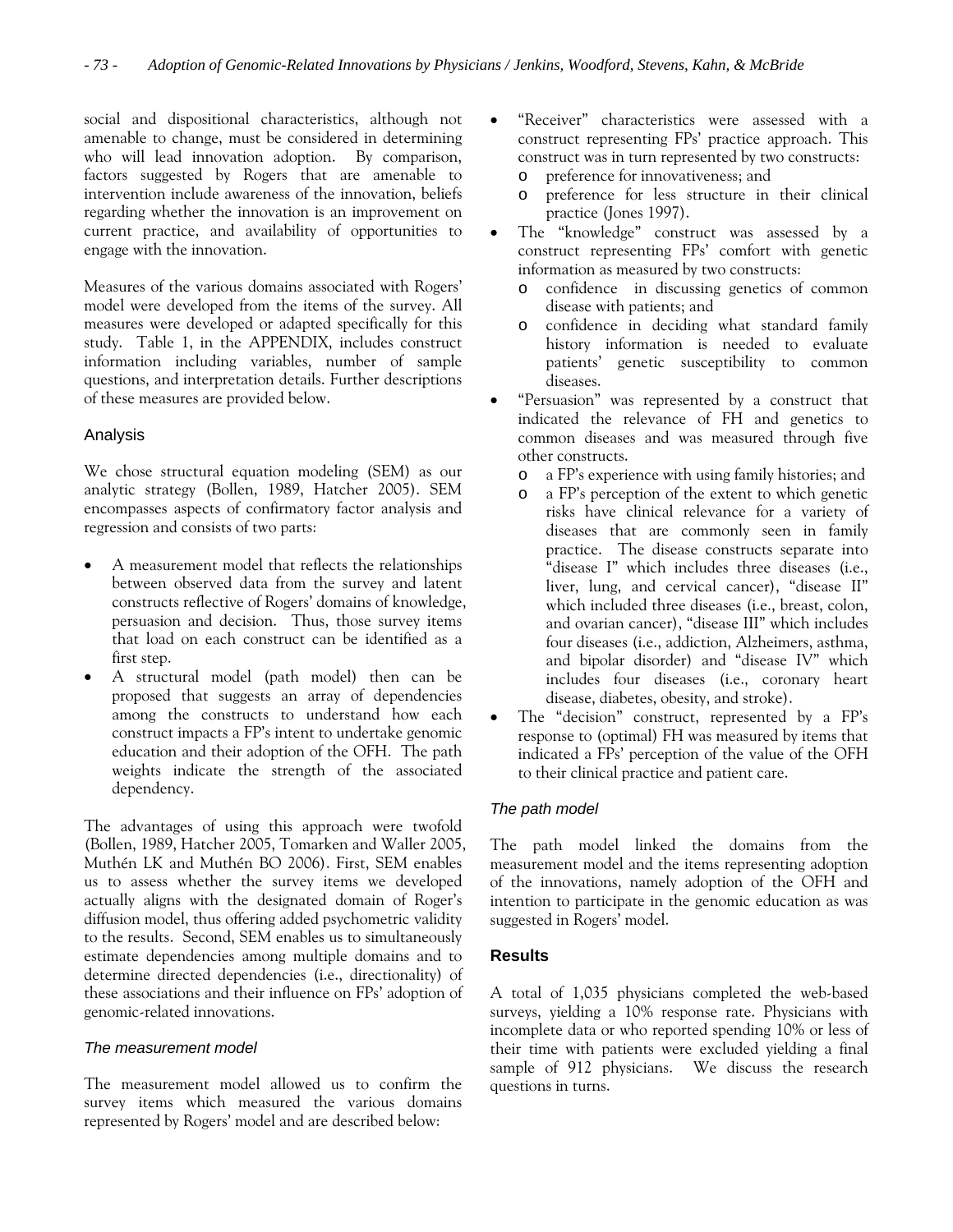**Question 1.** The first question was about the attitudes, current practices, and receptivity of family physicians' (FPs) regarding use of an "optimal" family health history (OFH) assessment as a clinical innovation. Respondent characteristics are displayed in Table 2.

The majority who completed the survey was male and preferred an innovative approach to clinical practice. Almost all perceived genetics of common diseases to be important for primary care, but less than half felt comfortable referring patients to genetic services for common diseases. The FPs surveyed reported being comfortable using standard family history to make clinical decisions; however, only one quarter had used the optimal family history approach or intended to pursue the genomic education provided by the AAFP.

**Table 2.** Characteristics of Family Physicians in the Sample  $(n=912)$ 

| Variable                                           | Percent (N) |
|----------------------------------------------------|-------------|
| Male                                               | 67 (611)    |
| Practice in teaching/training environment          | 30 (269)    |
| $\leq$ 15 years since residency                    | 55 (503)    |
| Prefer innovative practice approach*               | 61 (557)    |
| Prefer structured practice approach*               | 51 (465)    |
| Comfortable using family history to make clinical  | 69 (631)    |
| decisions                                          |             |
| Have updated family history in existing patients   | 59 (537)    |
| Comfortable referring patients to genetic services | 42 (380)    |
| for common diseases                                |             |
| Perceive genetics of common disease to be          | 95 (865)    |
| important for primary care                         |             |
| Have used optimal family history approach          | 23 (212)    |
| Intend to pursue AAFP genetic curriculum           | 24 (222)    |
|                                                    |             |

**Question 2.** Second, we asked whether the proposed model adequately explain FPs' likelihood to adopt the genomic-related innovations represented by participation in genomic education and adoption of the OFH. Confirmatory factor analysis was used to establish the relationships between the questionnaire data and the various constructs in the measurement model. The structural equation model was fit using MPLUS version 4.1 (Muthén LK and Muthén BO 2006) to accommodate the questionnaire's skip patterns along with a multiple imputation algorithm (Schafer and Olsen 1998) for missing data. Statistical testing of the measurement model and original path model represented in Figure 1 led to the final structural model shown in Figure 2. The fit of the overall structural equation model shown in Figure 2 was assessed using a variety of fit measures.

As expected, given the large sample size, the traditional chi-squared goodness of fit measure ( $^2 = 1770.5$  with 752 degrees of freedom; p<.0001) indicated that the model did not fit the data. The other measures, the

comparative fit index (CFI=.93, greater than .9), the Tucker Lewis index (TLI=.92, greater than .9), the root mean square error of approximation (RMSEA=.039 with a 90% confidence interval [.036, .042], less than .08), and the standardized root mean square residual (SRMR=.056, less than .1) all indicated that the model provided an adequate fit to the data. The estimated standardized path weights shown in Figure 2 were all highly significant (p<.001).



**Figure 2.** Structural Model to Predict Update of Genomics Education

Disease  $I =$  liver, lung, and cervical cancer Disease  $II =$  breast, colon, and ovarian cancer Disease III = addiction, Alzheimer's, asthma, and bipolar disorder Disease  $IV =$  coronary heart disease, diabetes, obesity, and stroke

**Question 3**. Third, we asked whether it was possible to identify specific "pathways" which might be targeted for interventions to increase FPs' receptivity to genomicrelated innovations. The final model indicates two pathways through which FPs became adopters of genomic-related innovations (see Figure 2), as opposed to Rogers' theoretical model which would suggest only one. The first pathway indicates a strong and significant association between "practice approach" and "response to family history" via "comfort." In this pathway those who preferred an innovative approach and resisted a structured approach to practice had greater comfort giving information to patients about common disease genetics and using standard family history assessments  $(B=.3, p<.001)$ ; that in turn increased their perception of the value of collecting an OFH  $(B=.48, p<.001)$ . It was via this pathway that FPs became 'adopters' of innovations such as genomic education  $(B=.13, p<.001)$ and OFH (B=.39, p<.001 and B=.15, p<.001).

A second significant pathway to predicting adoption of the OFH and genomic education was via the influence of "practice approach" on "relevance," so that FPs who preferred innovative approaches to practice and resisted structured approaches were more likely to perceive family history assessment as clinically important and to see the relevance of genetics to clinical practice for several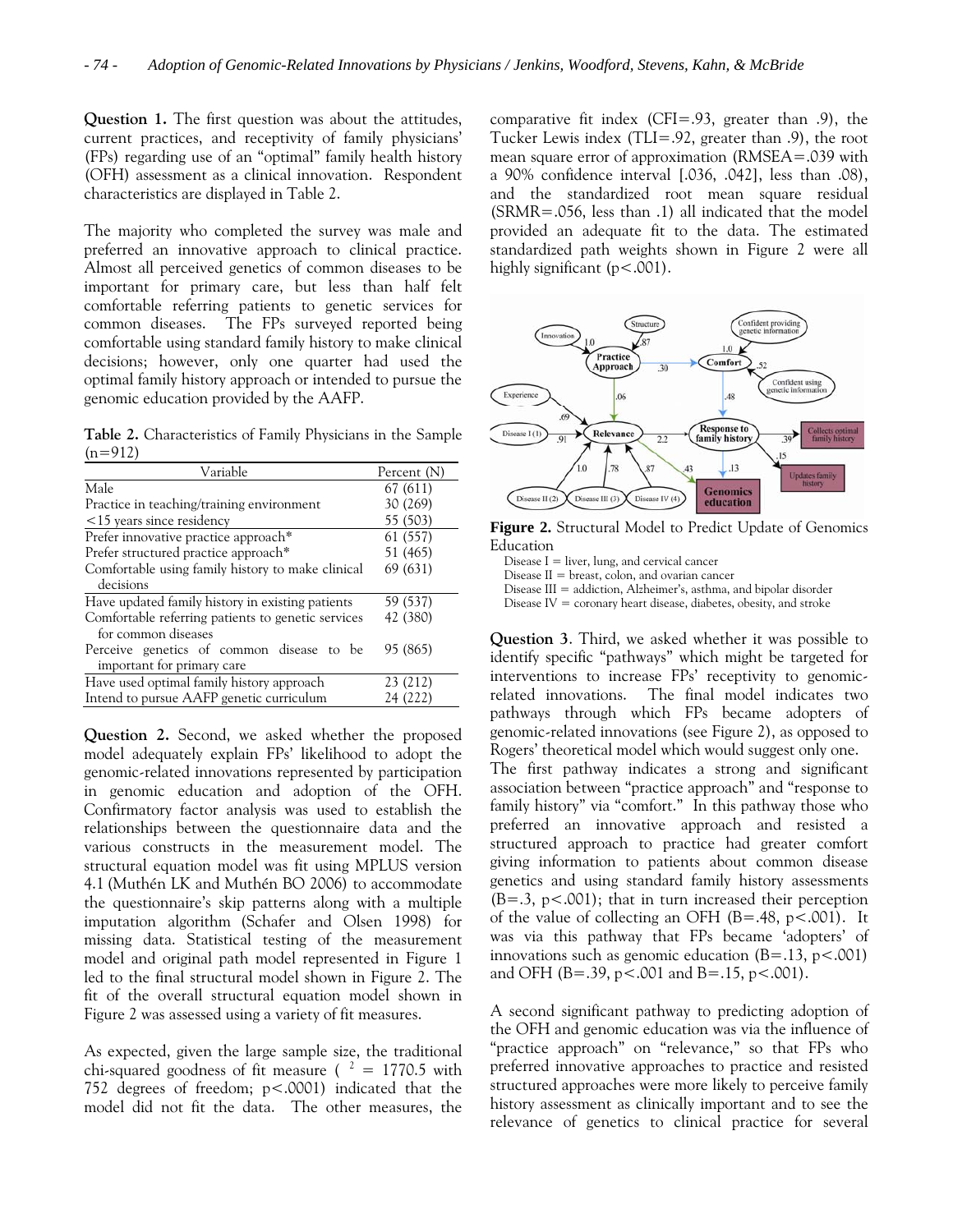groupings of common diseases  $(B=.06, p<.001)$ , and thus to perceive greater value in collecting an OFH  $(B=2.2, p<.001)$ . This again led to adoption of the OFH  $(B=.39, p<.001$  and  $B=.15, p<.001$ ) and intent to participate in genomic education  $(B=.13, p<.001)$ . This path highlighted another difference with the underlying model proposed by Rogers. For the innovation representing the intent to undertake genomic education, there is a direct path from relevance  $(B=.43, p<.001)$  as well as the direct path from the response to family history already noted. This could be a reflection of the nature of the difference in the innovations represented by intent to participate in genomic education and by adoption of the OFH and could suggest that the structure of the Rogers model may depend on the type of innovation.

The size of the path weights provide additional insight regarding the different paths to the adoption of each of the innovations considered. In particular, if we consider the intent to participate in genomic education, the path from relevance is much stronger (.72; .43 on the direct path and .29 on the indirect path) than the path from comfort (.06 on an indirect path). This would suggest that, to influence FPs to undertake genomic education, interventions that raise the level of relevance will have a stronger impact than innovations that increase comfort by the same amount. A similar result is observed for adoption of the OFH in that the paths from 'relevance' to adopting the OFH have weights .85 and .33 respectively which are larger than the weights from 'comfort' (.18 and .07 respectively).

These results suggest that it may be easier to influence adoption of genomic-related innovations by focusing on 'relevance' issues as opposed to 'comfort' issues. The results also suggest that it may be easier to influence the adoption of an innovation such as intent to undertake education than it is to influence the adoption of an innovation such as the OFH which represents a more substantial investment in changing existing practices.

# **Discussion**

It is well recognized that the dissemination of clinical innovations presents challenges. Educational efforts are needed to equip primary care clinicians with a knowledge base to evaluate emerging technologies and enable them to participate fully in shaping these technologies to increase their potential to improve clinical care (Burke et al. 2002, Collins 2004). Systematic conceptual approaches are increasingly being recommended as key to planning and studying integration of clinical improvements (Grol et al. 2007). The majority of respondents to our on-line survey preferred an innovative practice approach and indicated comfort using standard family history approaches in their practice (69%). However, relatively few were routinely using optimal family history assessment approaches or were interested in genomic education offered by their national professional association.

Structural equation modeling to consider the multivariate pathways suggested by innovation diffusion theory indicated a best fitting model that had two possible pathways for increasing the receptivity of family physicians to two genomic-related innovations. The results suggest that there are different paths by which one can influence the adoption of innovations as opposed to Rogers' conceptual model that would suggest a linear sequential path. Results also indicate that the nature of the innovation may influence the strength and nature of the path to adoption. This has definite implications for the introduction of future genomic-related innovations to FPs. In particular, it would appear that influencing the perception of relevance would have a stronger influence on innovation adoption than influences to comfort with the innovation.

FPs' inclination to be innovative was an initial catalyst in both pathways. In the first, those with greatest comfort in collecting family history were most receptive to considering refinements in these assessments and seeking genomic education. Academic detailing regarding standard family history assessment and how improvements could be achieved via the greater specificity of the "optimal family health history" approach could be another strategy to engage physicians in genomic-related innovations. Providing physicians with the opportunity to utilize newly available family history tools (e.g., CDC Family Healthware™ tool (Yoon, Scheuner and Jorgensen et al. 2009)) might increase comfort with these assessments. Possible avenues include low demand professional development and continuing education opportunities to interact with general clinical innovations that occur in routine practice as a strategy to keep the clinical work force open to new technologies (i.e., grand rounds, CME credited seminars at national meetings, Internet-based CME, publications; point of care resources).

Another avenue through which FPs became interested in continuing education about genomics was via their perception of the relevance of genetics to common diseases. Indeed, those who were most interested in continuing genomic education perceived the value of genetics for several groupings of diseases that are routinely seen in primary care settings (Acheson, Stange and Zyzanski 2005). One way to enhance recognition of this value may be to focus genomic education around groupings of diseases that FPs' perceive to have a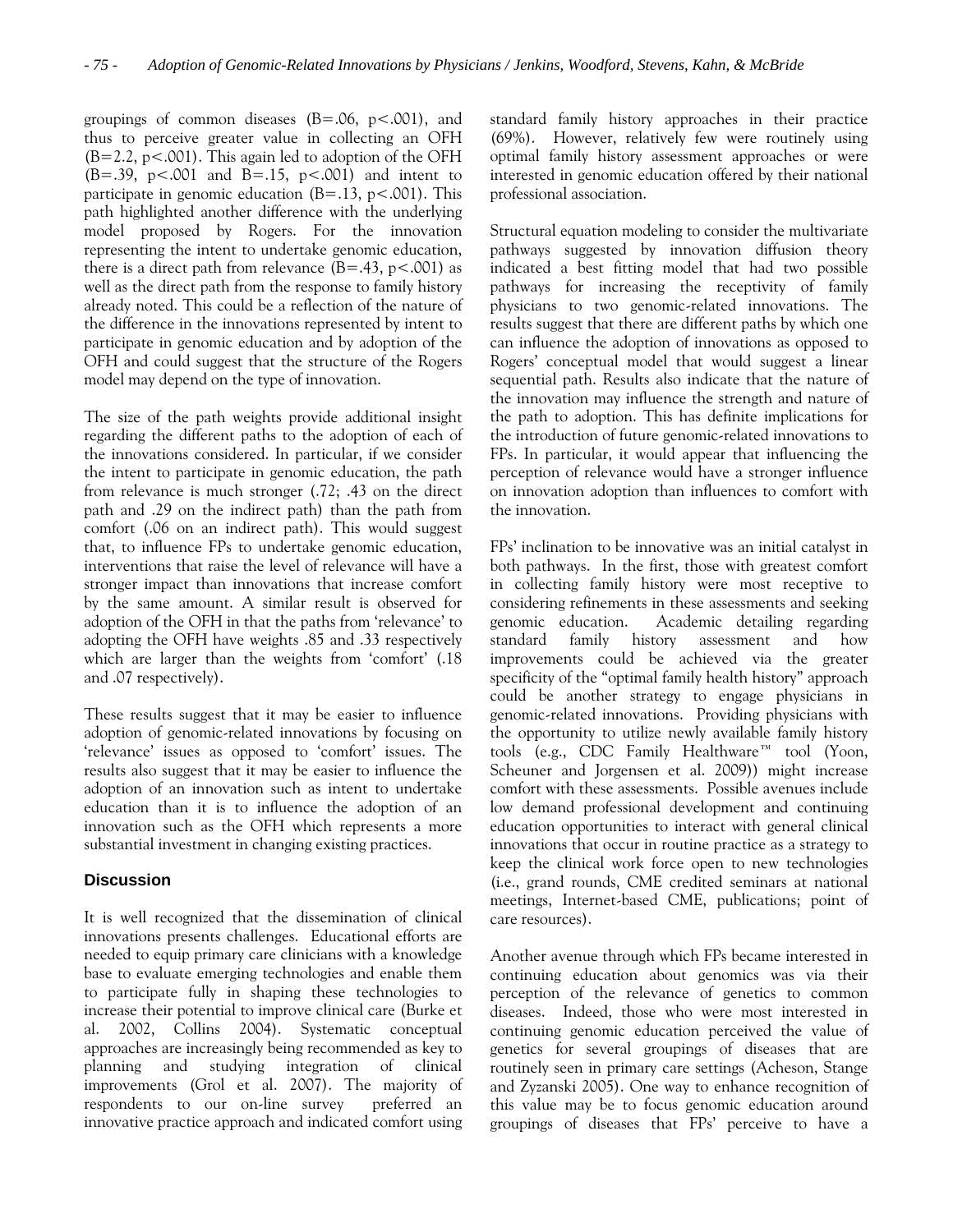common thread of relevancy to each other and genomics. For example, including genomic content in presentations (e.g., via case presentations or scenarios) related to familial cancers (e,g., breast, colon, and ovarian), or mental health conditions (e.g., Alzheimers, addictions, bipolar disorder) could provide an organizing framework for helping physicians see the relevancy of genomics and enhance adoption of genomic education.

Implementing models for fostering openness to innovation among primary care clinicians (Stanley, Hoiting and Burton 2007), and identifying and grooming "innovators" as early as medical school and residency could be an avenue to engage FPs in the diffusion of genomic education. Early adopters could lead efforts to introduce their colleagues to genomic innovations such as improvements in family health history assessment which would help others see the relevancy of these improvements for day-to-day clinical care.

# **Limitations**

These results should be interpreted cautiously. The proposed pathways have not been replicated. The response rate was limited although the survey respondents demographics (67% male, 55% less than 15 years since residency and 30% practicing in a teaching/training environment) were fairly representative of the membership of American Academy of Family Physicians (68% male, 61% less than 15 years since residency and 38% practicing in a teaching/training environment). The survey respondents may not be representative of the general population of family physicians. The majority of the sample was inclined towards being innovative in their practice and again, may not represent FPs generally. Given this, it is noteworthy that only 24% indicated interest in the AAFP genomic curriculum. This suggests that issues of comfort and relevancy may present even greater challenges for the broader population of primary care physicians. Our sample of respondents included fewer under-represented minorities and women than the general population, which is reflective of the family medicine profession generally.

Despite these limitations, insights gained from this study will add to the limited literature in this area. To our knowledge this is the first effort to simultaneously consider the complexity of factors that influence family physicians engagement with genomic education. Moreover, no other studies have utilized the diffusion of innovation theory to confirm pathways which provide practical information about what efforts might influence primary care physicians' participation in genomic education and practice change. Growing concern is

being expressed about the disconnect between the emerging tsunami of genomic discovery and the lack of a prepared workforce (Hunter, Khoury and Drazen 2008, Institute of Medicine 2008). Direct-to-consumer marketing of new tests that have yet to be evaluated for clinical utility are putting primary care providers in awkward interactions with patients who get tested (Hogarth, Javitt and Melzer 2008). New approaches to engaging the clinical workforce are sorely needed. Recognition of the value of genomic knowledge to clinical practice may be the most influential starting point to improving clinical care for all.

# **REFERENCES**

- Acheson L., Stange K. & Zyzanski S. 2005. Clinical genetics issues encountered by family physicians. *Genetics in Medicine* 7(7):501-508.
- Bennett R. 1999. *The practical guide to the genetic family history.* New York: Wiley-Liss.
- Bennett R., Steinhaus K.A., Uhrich S.B. & al. 1995. Recommendations for standardized human pedigree nomenclature. *Journal of Genetic Counseling* 4(4):267- 279.
- Bollen K.A. 1989. *Structural equations with latent variables*. New York: Wiley & Sons.
- Burke W., Acheson L., Botkin J., Bridges K., Davis A., Evans J. Frias J., Hanson J. & al. 2002. Genetics in primary care: a USA faculty development initiative. *Community Genetics* 5(2):138-146.
- Chen L., Kwok, O. & Goodson, P. 2008. US health educators' likelihood of adopting genomic competencies into health promotion. *American Journal of Public Health* 988(9):1651-1657.
- Collins F. 2004. Genomics and the family physician: Realizing the potential. *American Family Physician* 70(9):1637, 1642.
- Doukas F. & Phan K. 1999. Family physicians' perspectives on genetics and the human genome project. *Clinical Genetics* 56:28-34.
- Gollust S., Wilfond B. & Hull S. 2003. Direct-to-consumer sales of genetic services on the internet. *Genetics in Medicine* 5(4):332-337.
- Gray S. & Olapade O. 2003. Direct-to-consumer marketing of genetic tests for cancer: Buyer beware. *J Clin Oncol* 21(17):3191-3192.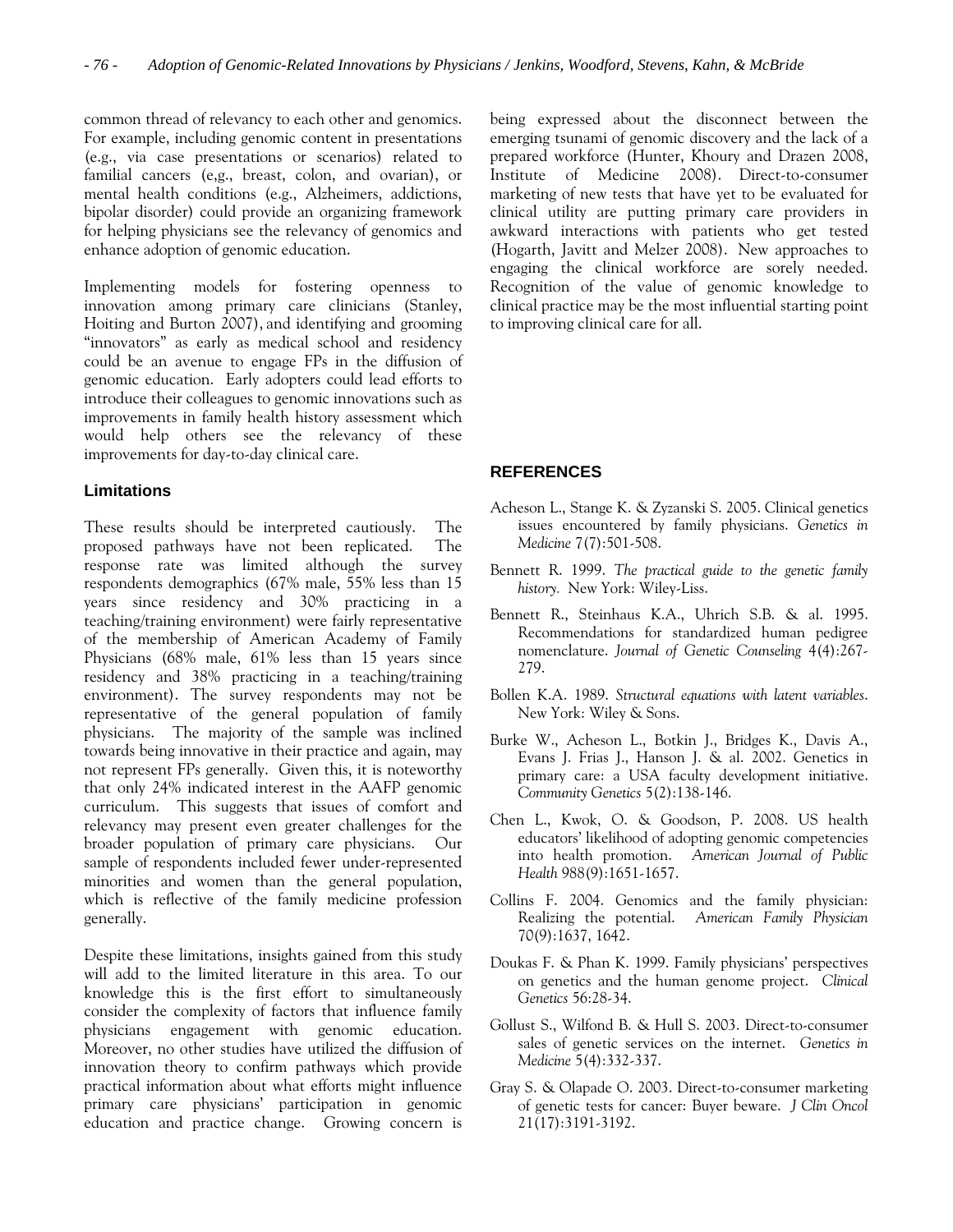- Greendale K. & Pyeritz R. 2001. Empowering public health professionals in medical genetics: how soon? How fast? How far? *Am.J.Med.Genetics* 106:223-232.
- Grol R., Bosch M., Hulscher M., Eccles M. & Wensing M. 2007. Planning and studying improvement in patient care: the use of theoretical perspectives. *Milbank Quarterly* 85(1):93-138.
- Grosse S. & Khoury M. 2006. What is the clinical utility of genetic testing? *Genetics in Medicine* 8(7):448-450.
- Guttmacher A. & Collins F. 2004. *Genomic medicine-A primer: Articles from the New England Journal of Medicine.* Guttmacher A., Collins F. & Drazen J., editors. Baltimore, MD: Johns Hopkins University Press 2004.
- Guttmacher A., Porteous M. & McInerney J. 2007. Educating health-care professionals about genetics and genomics. *Nature Reviews Genetics* 8(2):151-157.
- Hatcher L. 2005. A step by step approach to using SAS for factor analysis and structural equation modeling. Cary, NC: SAS Institute Inc.
- Hariri S., Yoon P., Moonesinghe R., Valdez R. & Khoury M. 2006. Evaluation of family history as a risk factor and screening tool for detecting undiagnosed diabetes in a national representative survey population. *Genetics in Medicine* 8(12):752-759.
- Harvey E., Fogel C., Peyrot M., Christensen K., Terry S. & McInerney J. 2007. Providers' knowledge of genetics: A survey of 5915 individuals and families with genetic conditions. *Genetics in Medicine* 9(5):259-267.
- Hogarth, S., Javitt, G. & Melzer, D. 2008. The current landscape for direct-to-consumer genetic testing: legal, ethical, and policy issues. *Ann. Rev Genomics Hum Genet* 9:161-182.
- Hunter, D.J., Khoury, M.J. & Drazen, J.M. 2008. Letting the genome out of the bottle – will we get our wish? *New England Journal of Medicine* 358(2):105-107.
- Institute of Medicine 2008. *Diffusion and Use of Genomic Innovations in Health and Medicine: Workshop Summary.* Washington, DC: The National Academies Press.
- Jones S. 1997. *Diffusion of innovation: nurses' use of genetics nursing interventions.* [dissertation] Virginia (VA): Virginia Commonwealth University.
- Khoury M.J. 2003. Genetics and genomics in practice: The continuum from genetic disease to genetic information in health and disease. *Genetics in Medicine* 5(4):261-268.
- Manolio, T. 2009. Collaborative genome-wide association studies of diverse diseases: programs of the NHGRI's office of population genomics. *Pharmacogenomics* 10(2):235-241.
- Mountcastle-Shah E. & Holtzman N. 2000. Primary care physicians' perceptions of barriers to genetic testing and

their willingness to participate in research. *American Journal of Medical Genetics* 94:409-416.

- Muthén L.K. & Muthén B.O. 2006. *MPLUS user's guide*, 4th edition. Los Angeles, CA: Methuén &Methuén.
- National Coalition for Health Professional Education in Genetics (NCHPEG). 2001. Recommendations of core competencies in genetics essential for all health professionals. Available at [http://www.nchpeg.org](http://www.nchpeg.org/). Accessed January 27 2009.
- Rich E., Burke W., Heaton C. & al. 2004. Reconsidering the family history in primary care. *J Gen Intern Med* 19:273- 280.
- Rogers E. 2003. *Diffusion of innovations*. 5th ed. New York: The Free Press
- Schafer J.L. & Olsen M.K. 1998. *Multiple imputation for multivariate missing-data problems: a data analyst's perspective.* The Pennsylvania State University.
- Scheuner M., Wang S., Raffel L., Lanabell S. & Rotter J. 1997. Family history: a comprehensive genetic risk assessment method for the chronic conditions of adulthood. *American J. of Medical Genetics* 71(3): 315- 324.
- Stanley J., Hoiting T., Burton D., Harris J. & Norman L. 2007. Implementing innovation through educationpractice partnerships. *Nursing Outlook* 55(2):67-73.
- Tomarken, A. & Waller, N. 2005. Structural equation modeling: strengths, limitations, and misconceptions. *Ann. Rev Clin Psychol* 1:31-65.
- Wasson K., Cook E. & Helzlsouer K. 2006. Direct-toconsumer online genetic testing and the four principles: an analysis of the ethical issues. *Ethics Medicine*  22(2):83-91.
- Wattendforf D. & Hadley D. 2005. The three-generation pedigree. *American Family Physician* 72(3):441-448.
- Yoon, P., Scheuner, M., Jorgensen, C. & Khoury, M. 2009. Developing family healthware, a family history screening tool to prevent common chronic diseases. *Preventing Chronic Disease* 6(1). [.http://www.cdc.gov/](http://www.cdc.gov/%20pcd/issues/2009/jan/07_0268.htm)  [pcd/issues/2009/jan/07\\_0268.htm.](http://www.cdc.gov/%20pcd/issues/2009/jan/07_0268.htm) Accessed May 4 2009.
- Yoon P., Scheuner M. & Khoury M. 2002. Research priorities for evaluating family history in the prevention of common chronic diseases. *Am J Prev Med* 24(2):128- 135.
- Yoon P., Scheuner M., Peterson-Oehlke-Gwinn M., Faucett A. & Khoury M. 2002. Can family history be used as a tool for public health and preventive medicine? *Genetics in Medicine* 4(4):304-310.